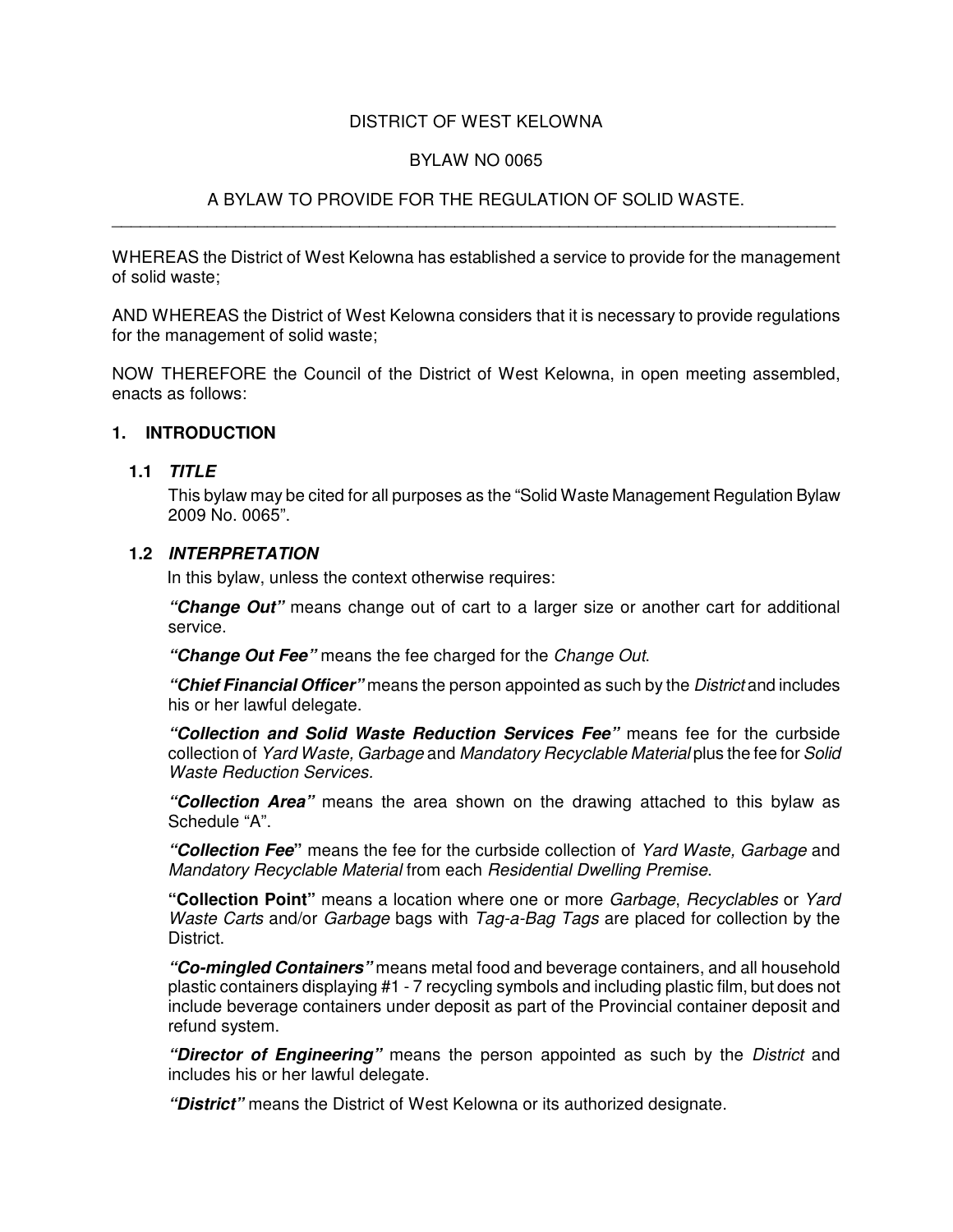*"Excess Producer"* refers to *Owners* which at any time require more *Garbage* and/or *Mandatory Recyclable Material* collection services than the *Garbage* and/or *Recyclables Cart* service provided by the *District.*

*"Garbage"* means and includes all rubbish, non-recyclable materials, trade waste, ashes, household waste, discarded matter, rejected abandoned or discarded waste or vegetable or animal food, and other materials deemed non-recyclable.

*"Garbage Cart"* means a wheeled container owned and supplied by the *District* and used for the collection of *Garbage* from *Residential Dwelling Premises*.

*"Landfill"* means the Westside Landfill, located on Asquith Road in the District of West Kelowna, and the Glenmore Landfill, located at 2105 Glenmore Road, in the City of Kelowna.

*"Large Cart"* means a cart larger than the designated size for the service the cart is provided for.

*"Large Cart Fee"* means the fee for the *Large Cart*.

*"Mandatory Recyclable Material"* includes:

- (a) **"***Mandatory Residential Recyclable Material"***,** being materials such as *Comingled Containers, Recyclable Corrugated Cardboard, Mixed Waste Paper*, and other materials approved for pick-up as part of the *District's* recyclables collection system; and
- (b) *"Mandatory Landfill or Recycling Depot Recyclable Material"*, being all *Mandatory Residential Recyclable Material,* plus lead-acid batteries, *White Goods,* tires, asphalt, concrete, *Recyclable Gypsum,* and includes all products listed in the Provincial Environmental Management Act's Recycling Regulation (Product Stewardship Program).

*"Mixed Waste Paper"* includes, but is not limited to, co-mingled boxboard, paper shopping bags, white and coloured ledger paper, wrapping paper, envelopes with or without windows, sticky notes, computer paper, third class mail, flyers, magazines, catalogues, telephone books, paper egg cartons, newspapers and any other 100% paper fibre products.

*"Non-Recyclable Material"* includes but is not limited to *Garbage* and may include items that previously were recyclable but no longer have any recyclable value or purpose.

*"Owner"* means the registered owner of any lands and premises situated within the *District* and shall, where applicable, include the agent, executor or administrator of such *Owner* or the lessee or occupier of the premises.

*"Recyclables Cart"* means a wheeled container owned and supplied by the *District*, and used for the collection of *Mandatory Residential Recyclable Material* from *Residential Dwelling Premises*.

*"Recyclable Corrugated Cardboard"* means a container for goods which is composed of an inner fluting (wave-like) of material and one or two outer liners of material (linerboard) which is not lined with contaminants such as wax, plastic or foam, and is free from contaminants such as oil, grease and food.

*"Recyclable Gypsum"* means source-separated gypsum board or wall board, including new construction off-cuts or scraps, and old wallboard that has been painted, covered in wallpaper, vinyl or ceramic tiles and is removed during renovation, but excluding lathe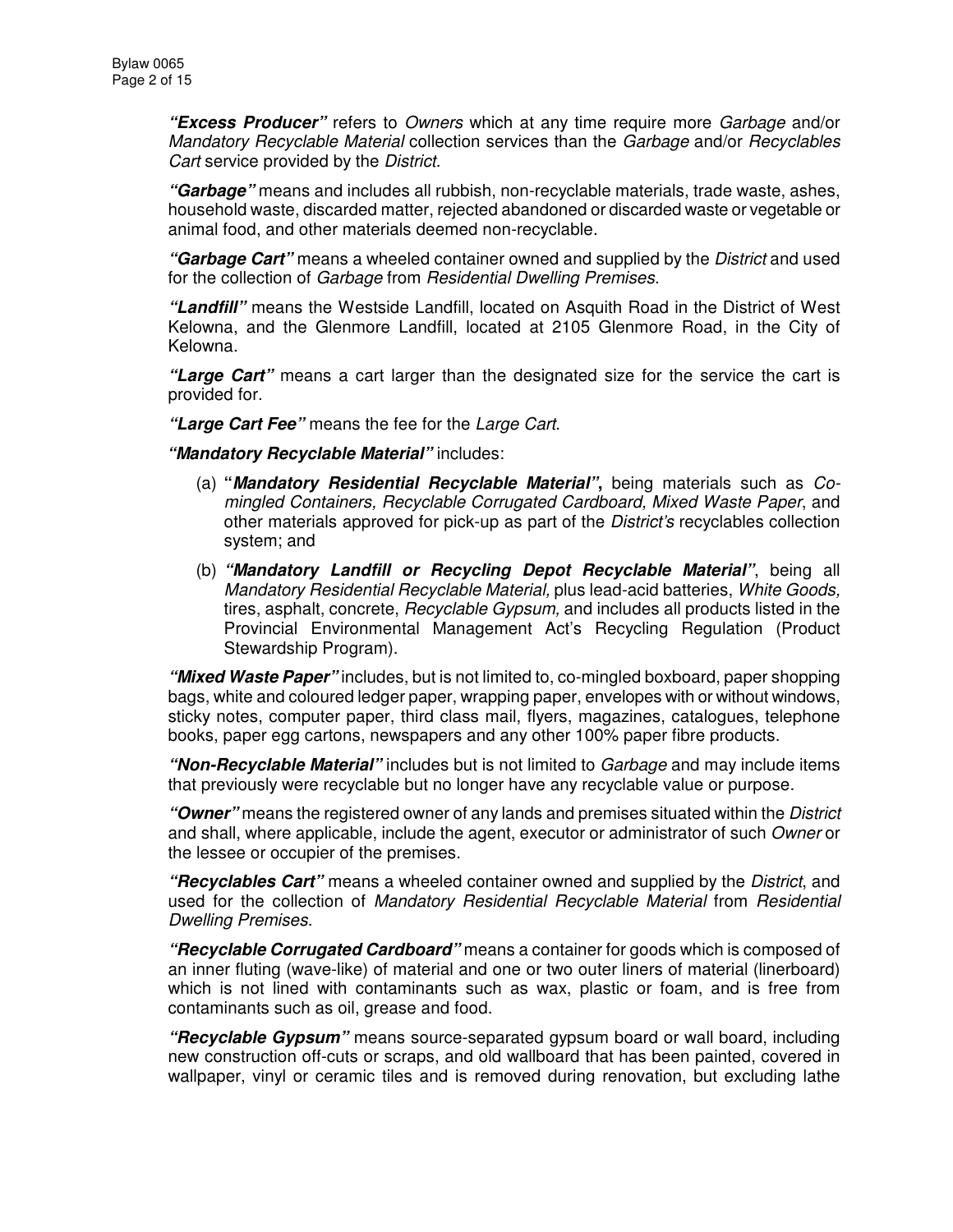masonry gypsum wallboard, wallboard associated with asbestos and wallboard contaminated with any other waste.

*"Recyclable Materials"* means all *Mandatory Recyclable Materials*, plus any other materials accepted for recycling at an approved *Recycling Depot* or at the *Landfill*.

*"Recycling Depot"* means a facility for the receiving, collection, sorting and temporary storage of *Recyclable Materials* whose operation is the responsibility of the *District* or its designate as part of its recycling program.

*"Residential Dwelling Premise"* means an individual dwelling unit with direct access to and from the outdoors, which could include single-family dwellings, two family dwellings, residential triplexes or fourplexes, manufactured homes, or individually serviced units of apartments or condominiums. For clarification, *Residential Dwelling Premise* does not include, for the purposes of this bylaw, stratified properties to which access to each individual unit is only available via common strata property.

*"Site Designate"* means the employee or contractor responsible for landfill and scale house operations at the *Landfill*.

*"Solid Waste Reduction Services"* means landfill disposal costs, waste reduction activities, recycle depots and recycle processing facilities.

*"Solid Waste Reduction Services Fee"* means the fee for *Solid Waste Reduction Services.*

*"Standard Garbage Bag"* means durable plastic bags, which shall contain not more than 95 litres, and must not weigh more than 23 kg when full, used for the collection of *Garbage* when tagged with *Tag-a-Bag Tags* from *Residential Dwelling Premises*.

*"Tag-a-Bag Tag"* means a tag that must be placed on all *Garbage* bags that exceed the quantity limits for *Garbage* removal outlined in this bylaw, with such tags being made available by the *District* for a fee.

*"White Goods"* means large metal appliances such as washers, dryers, stoves, hot water tanks, air conditioners, refrigerators and freezers, including those containing ozone-depleting substances.

*"Wood Waste"* means clean, organic, source-separated material including, but not necessarily limited to:

- kiln-dried dimensional lumber (such as wood pallets, and demolition wood waste);
- branches or prunings greater than 20 centimetres (8 inches) in diameter;
- plywood;
- particle board; and,
- pressed board

provided such material is free of chemical treatments, creosote, rocks, metals (other than nails and screws), heavy coats of paint, wire, fibreglass, asphalt materials, and other nonwood materials.

*"Yard Waste"* means green waste including but not necessarily limited to grass and hedge clippings, leaves, grass, flowers, vegetable stalks, woody or herbaceous waste, fruit and vegetable waste, and prunings that can be effectively composted. Includes prunings up to 1 metre in length and 5 centimetres in circumference.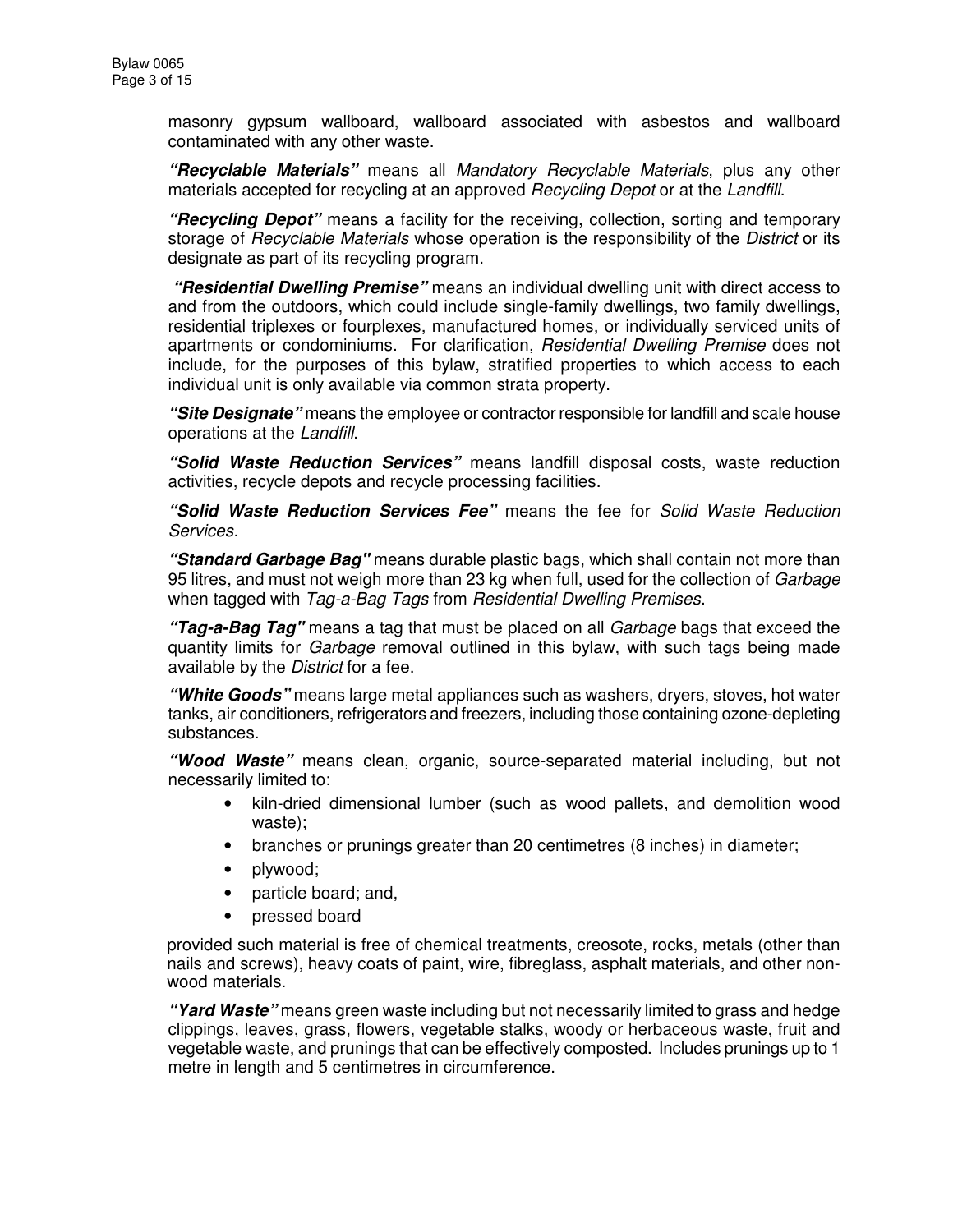*"Yard Waste Cart"* means a wheeled container owned and supplied by the *District* and used for the collection of *Yard Waste* from *Residential Dwelling Premises*.

### **2. COLLECTION SYSTEMS**

### **2.1** *GARBAGE, YARD WASTE AND MANDATORY RESIDENTIAL RECYCLABLE MATERIAL COLLECTION SYSTEMS*

- **2.1.1** Every *Owner* of a *Residential Dwelling Premise* within the *Collection Area* shall use the *Garbage, Yard Waste* and *Mandatory Residential Recyclable Material* collection systems established by the *District* pursuant to this bylaw and shall pay the rates and fees set out in Schedule "C" to this bylaw, except those who have been granted a waiver of service by the *District.*
- **2.1.2** The *District*, or a contractor acting on behalf of the *District*, shall pick up all *Garbage, Yard Waste* and *Mandatory Residential Recyclable Material* set out at *Residential Dwelling Premises* within the *Collection Area* on the designated day of collection, provided it conforms to the terms of this bylaw and meets the *Garbage, Yard Waste and Mandatory Residential Recyclable Materials Cart size* limits and rates outlined in Schedule "C''.
- **2.1.3** Notwithstanding Sections 2.1.1 and 2.1.2 of this bylaw, the *District* reserves the right to alter or exclude a *Residential Dwelling Premise* from the *Garbage, Yard Waste* and *Mandatory Residential Recycling* collection systems if collection costs, access routes or location are unsafe or unreasonable.
- **2.1.4** The *District* reserves the right to refuse to remove all material that is not *Garbage, Yard Waste* or *Mandatory Residential Recyclable Material*, as defined by this bylaw.
- **2.1.5** *Recyclables Carts* containing materials not identifiable as *Mandatory Residential Recyclable Material* will not be collected.
- **2.1.6** Residents of stratified residential properties to which access to each individual unit is only available via common strata property (for example, bare land strata or ordinary strata developments) may utilize the *Garbage, Yard Waste* and *Mandatory Residential Recyclable Material* collection systems established by the *Regional District* pursuant to this bylaw, upon application to and approval by the Director of Engineering Services. Applications will only be accepted from the strata corporation, and only on behalf of the entire development. Applicants must demonstrate the suitability of the proposed pick-up location and access thereto, such that the *District* or its contractor shall be able to collect materials set out for collection pursuant to the terms of this bylaw. Such properties shall participate in the system, and shall pay all respective fees and charges, as if each strata lot were a *Residential Dwelling Premise* as defined by this bylaw.

### **2.2** *CONTAINER REQUIREMENTS - RESIDENTIAL*

- **2.2.1** Every *Owner* of *Residential Dwelling Premises* within the *Collection Area* shall maintain in sanitary condition and in good order and repair the *Garbage, Yard Waste* and *Recyclables Carts.*
- **2.2.2** *Garbage, Yard Waste* and *Recyclables Carts* shall be kept on the *Owner*'s *Residential Dwelling Premises* at all times and shall not encroach upon or project over any street, lane or public place except when placed on such street or lane for the purpose of collection under this bylaw.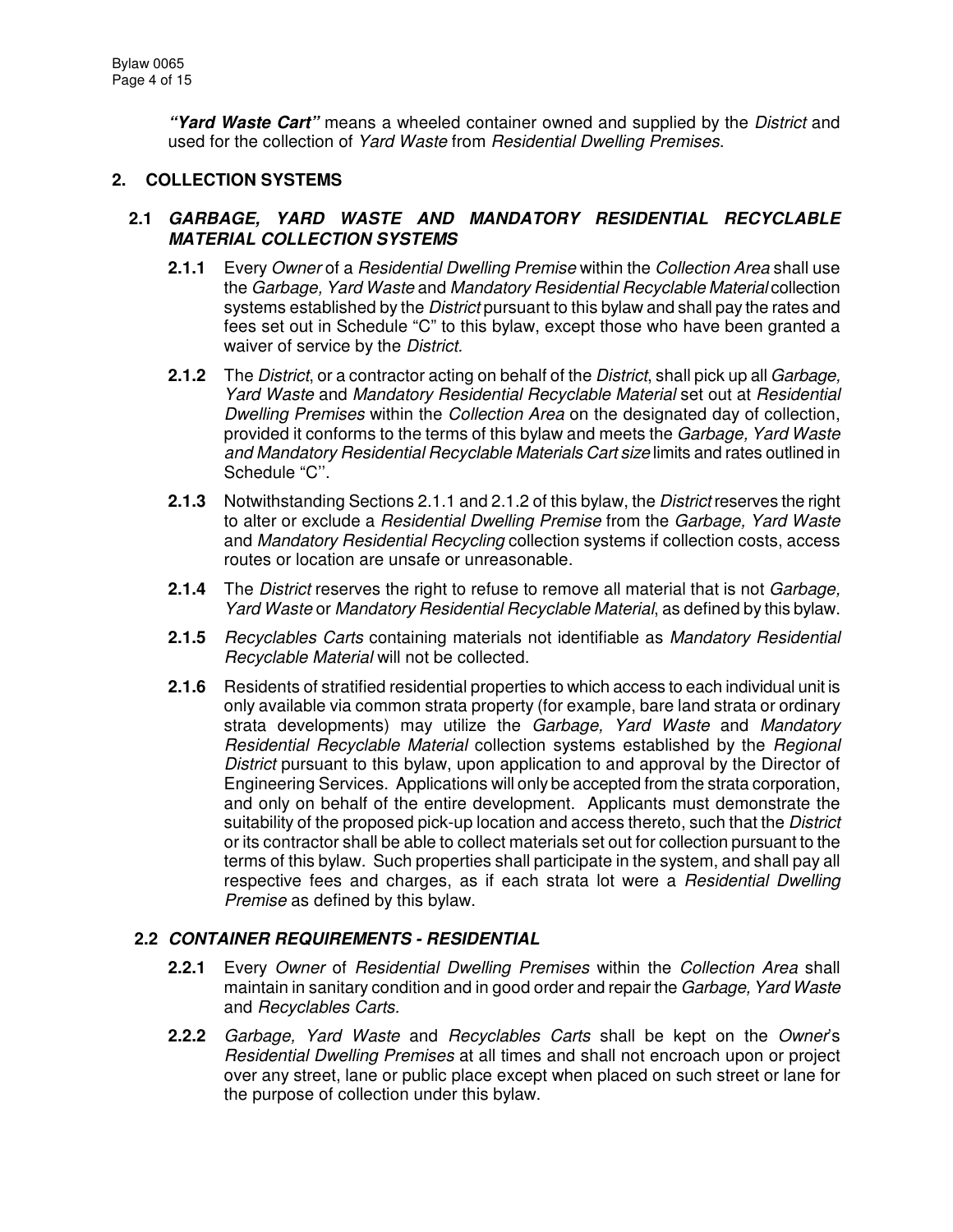- **2.2.3** Unless exempted by the *Director of Engineering* for reasons of physical disability, all *Garbage, Yard Waste* and *Recyclables Carts* shall be made readily accessible and with lids unlocked, pursuant to the provisions of Section 2.2.4 of this bylaw, for emptying, between the hours of 7:00 a.m. and 7:00 p.m. on the day of collection only.
- **2.2.4** For collection purposes, all *Garbage, Yard Waste* and *Recyclables Carts* must be placed within one metre and with wheels positioned away from the travelled portion of the lane, or the boulevard, adjacent to the *Owner*'s *Residential Dwelling Premise*, or at a place designated by the *Director of Engineering.* Carts must also be placed one half (0.5) meter from one another or another obstacle*.*
- **2.2.5** If *Garbage, Yard Waste* and *Recyclables Carts* are enclosed in a structure, it shall be built with doors opening upon the pick-up side so said containers can be readily removed.
- **2.2.6** All *Garbage, Yard Waste* and *Recyclables Carts* shall be kept on the ground level and shall be readily accessible from the street, or lane abutting the *Owner*'s *Residential Dwelling Premises*.
- **2.2.7** Where collection of *Garbage* or *Mandatory Residential Recyclable Material* from a stratified residential development has been approved by the Director of Engineering Services pursuant to Section 2.1.6 of this bylaw, a ready means of access shall, on the day of collection, be provided from the public street to the location of the *Garbage, Yard Waste* and *Recyclables Carts* placed out for collection. The access shall be unobstructed, satisfactorily maintained, and of sufficient size and kind to enable any authorized employee or contractor of the *District* to collect using normal collection efforts and procedures.
- **2.2.8** All *Garbage, Yard Waste* and *Recyclables Carts'* lids shall be kept closed.
- **2.2.9** All *Garbage, Yard Waste* and *Recyclables Carts* and any structure used as a cover for such containers shall, at all times, be kept in good repair, clean and accessible for inspection at all reasonable hours.
- **2.2.10** All *Mandatory Residential Recyclable Material* are to be placed loosely in the *Recyclables Cart*, and bagging or bundling of *Mandatory Residential Recyclable Material* with string, ties or tape is not permitted.
- **2.2.11** All *Co-mingled Containers* must be washed out prior to placement in *Recyclables Cart* for collection, or deposit at a *Recycling Depot*.
- **2.2.12** All *Yard Waste* is to be placed loosely in the *Yard Waste Cart*, and bagging or bundling of *Yard Waste* with string, ties or tape is not permitted.
- **2.2.13** From the beginning of March to the end of November on designated collection days each *Residential Dwelling Premise* shall be permitted to place a *Yard Waste Cart* at the curb for collection.
- **2.2.14** The *District* may suspend collection service from properties where location or design of pick-up facilities are contrary to the provisions of this bylaw, but such suspension shall not waive any requirement, or abate or waive any changes or rates under the provision of this bylaw.
- **2.2.15** Additional *Garbage* and *Recyclables Cart* Service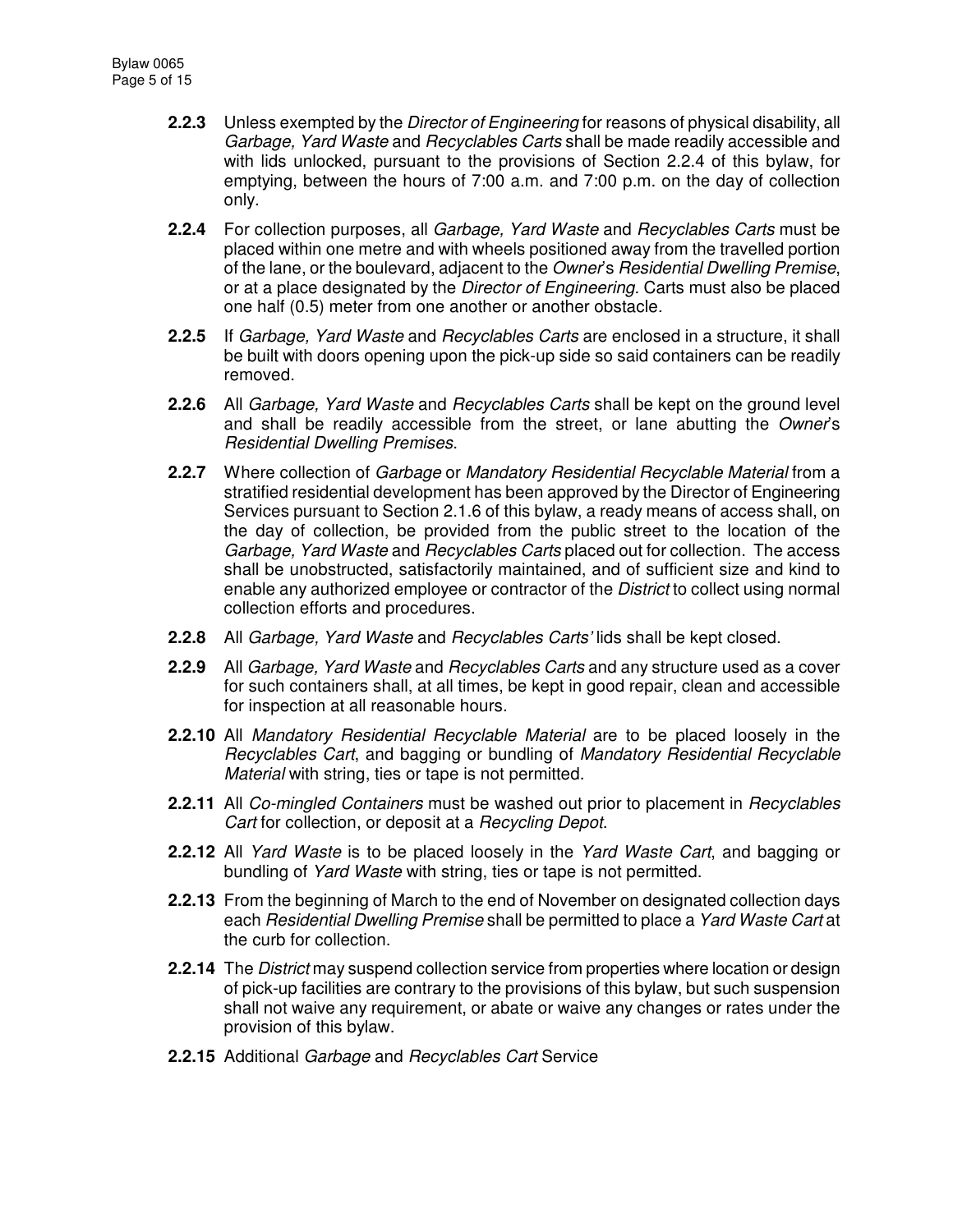- **2.2.15.1** An Owner may request in writing that the *District* provide a *Large Cart* for *Garbage* and/or *Mandatory Recyclable Material* service or any other additional service under this bylaw;
- **2.2.15.2** The *District* may allocate to an *Excess Producer, Garbage* and/or *Recyclables Carts* in sufficient size and number to make up the deficiency between *Garbage* and/or *Mandatory Residential Recyclable Material* produced and *Garbage* and *Recyclables Cart* collection services purchased;
- **2.2.15.3** If the request referred to in Subsection 2.2.15.1 is approved by the *Director of Engineering*, the rates for such services (*Large Cart Fee*) will be entered by the *Chief Financial Officer* on the real property tax rolls or utility bill.
- **2.2.16** Requesting a Reduction in *Yard Waste* and/or *Recyclables Cart* Service
	- **2.2.16.1** An *Owner* may request a reduction in the number or volume of *Yard Waste* and/or *Recyclables Carts*; and
	- **2.2.16.2** The *District* may approve the request if the *Director of Engineering* is satisfied that a reduction will not cause the property to become an *Excess Producer*; and
	- **2.2.16.3** The *Owner* will not receive any reduction in the mandatory service rates (Schedule "C") per Section 2.1.1 of this bylaw.

### **2.3** *CONTAINER REQUIREMENTS – NON-RESIDENTIAL*

**2.3.1** Every *Owner* of premises other than *Residential Dwelling Premises* shall provide containers sufficient in size and number to contain all *Garbage* and *Recyclable Materials* without spillage and in a sanitary condition at all times, and all such containers shall meet zoning and other applicable requirements for size, location and access.

### **2.4** *DISPOSAL REQUIREMENTS WITHIN GARBAGE CONTAINERS – RESIDENTIAL AND NON-RESIDENTIAL*

- **2.4.1** No liquids shall be put in or be allowed to accumulate in any *Garbage, Yard Waste* and *Recyclables Carts* or in any container for *Garbage* provided by the *Owner* of premises other than a *Residential Dwelling Premise*.
- **2.4.2** All materials that might adhere to any container shall be separately contained within individual disposable wrappings or containers before being placed in a *Garbage Cart*, or in any containers for *Garbage* provided by the *Owner* of premises other than *Residential Dwelling Premises*.
- **2.4.3** Ashes shall be completely cooled and shall be placed in non-combustible containers and separate from other *Garbage* or inflammable material. Hot ashes from incinerators or burning barrels, any liquid wastes, bulk chemical composition waste, animal cuttings or wastes or oil, fuel, or other equipment lubricant filters shall not be placed for residential *Garbage* collection.
- **2.4.4** Treated Biomedical Waste shall be disposed of in accordance with Schedule "D" attached to and forming part of this bylaw.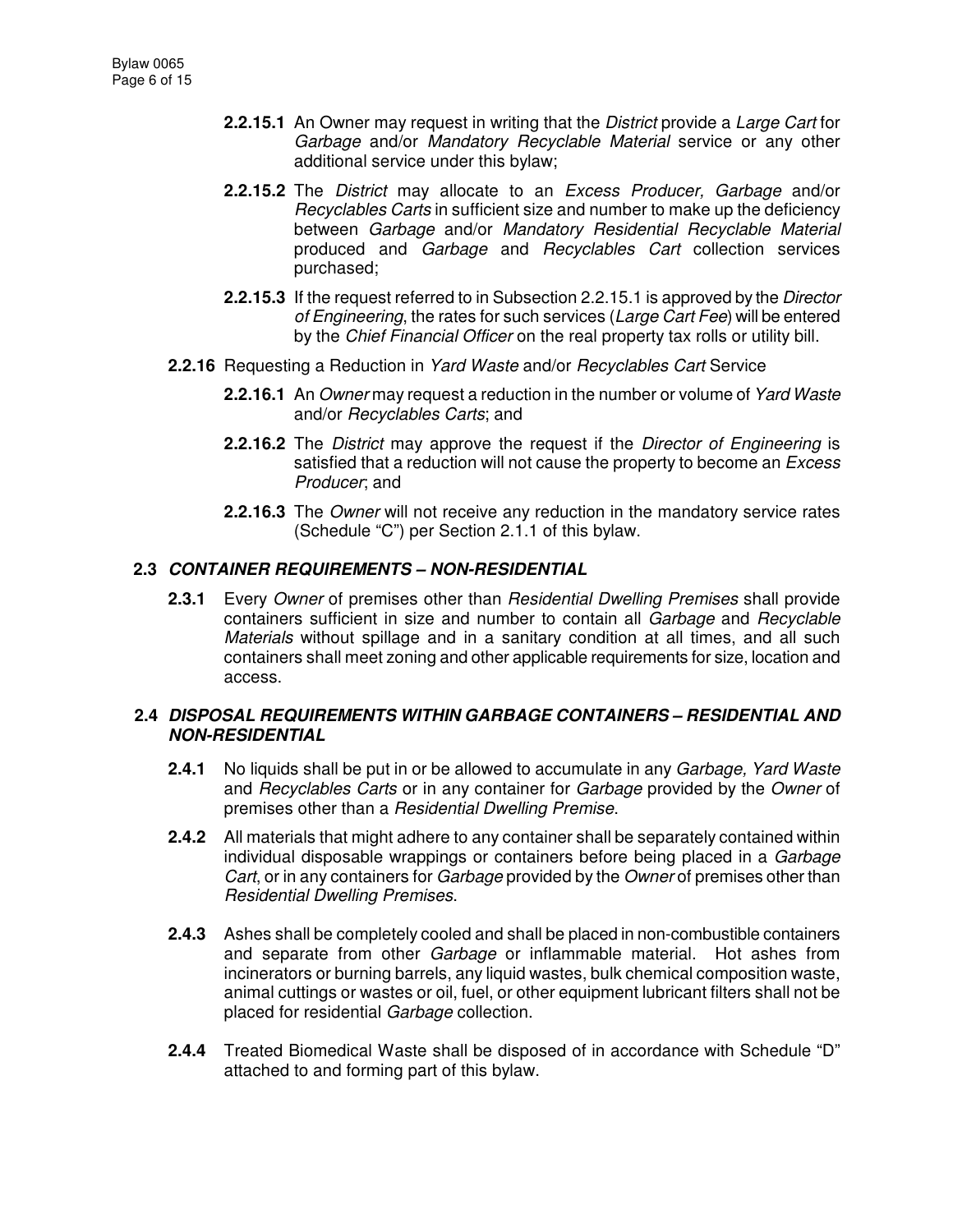# **3. LANDFILL AND RECYCLING DEPOTS**

### **3.1** *SANITARY LANDFILL AND RECYCLING DEPOTS*

- **3.1.1** The *District* reserves the right to control the type and nature of *Garbage*, *Recyclable Materials*, or other material that is deposited at the *Landfill* or a *Recycling Depot*.
- **3.1.2** All *Garbage*, *Recyclable Materials* or other material delivered to the *Landfill* or a *Recycling Depot* shall be deposited only as specified in Schedule "E" of this bylaw and in accordance with the provisions of this bylaw.
- **3.1.3** All *Garbage*, or *Recyclable Materials* deposited at the *Landfill* or at a *Recycling Depot* shall become the property of the *Regional District*, except where such materials are deposited contrary to the provisions of this bylaw.
- **3.1.4** *Recyclable Material* delivered to a *Recycling Depot* must be uncontaminated and sorted as indicated.
- **3.1.5** Every person depositing *Garbage*, *Recyclable Materials* or any other material at the *Landfill* or at a *Recycling Depot* shall pay the rates and fees set out in Schedule "B" to this bylaw. Notwithstanding this requirement, such rates and fees may be reduced or waived where the particular item to be deposited can be demonstrated to be a benefit to the operations of the *Landfill* or *Recycling Depot*.
- **3.1.6** Any fee that must be paid pursuant to this bylaw shall be paid to the attendant prior to leaving the *Landfill* or *Recycling Depot*. Payment by credit and/or debit card may be accepted if such payment options are available at the site.
- **3.1.7** Notwithstanding Sections 3.1.5 and 3.1.6 of this bylaw, persons depositing *Garbage* at the *Landfill* on a regular basis may apply to the *District* for credit, which may be granted by the *Chief Financial Officer* or designate.
- **3.1.8** The *District* may cancel any credit arrangement made pursuant to this bylaw, upon written notice to the person granted the credit, for any reason whatsoever including, but not limited to, late payment or non-payment of invoice amounts due and payable. In addition, entry into the *Landfill* may be refused for delinquent credit accounts, pursuant to the procedures outlined in the *Community Charter*.
- **3.1.9** *Garbage* and other materials being transported to the *Landfill or Recycling Depot* shall be adequately covered and secured to prevent the materials from blowing or falling off the vehicle while in transit according to the following criteria:
	- a) An adequate cover shall be used, such as a tarpaulin, other overlay, or container that confines the materials to the vehicle or trailer.
	- b) Bulky waste, metal containers and manufactured items with a volume greater than 1.5 cubic metres (53 cubic feet/330 gallons), *White Goods*, and stumps shall be securely chained or strapped to flat beds, the vehicle trunk or truck box, or the trailer.
	- c) Soil, sand, gravel, and rock shall be confined within the truck box or trailer, with the tailgates closed.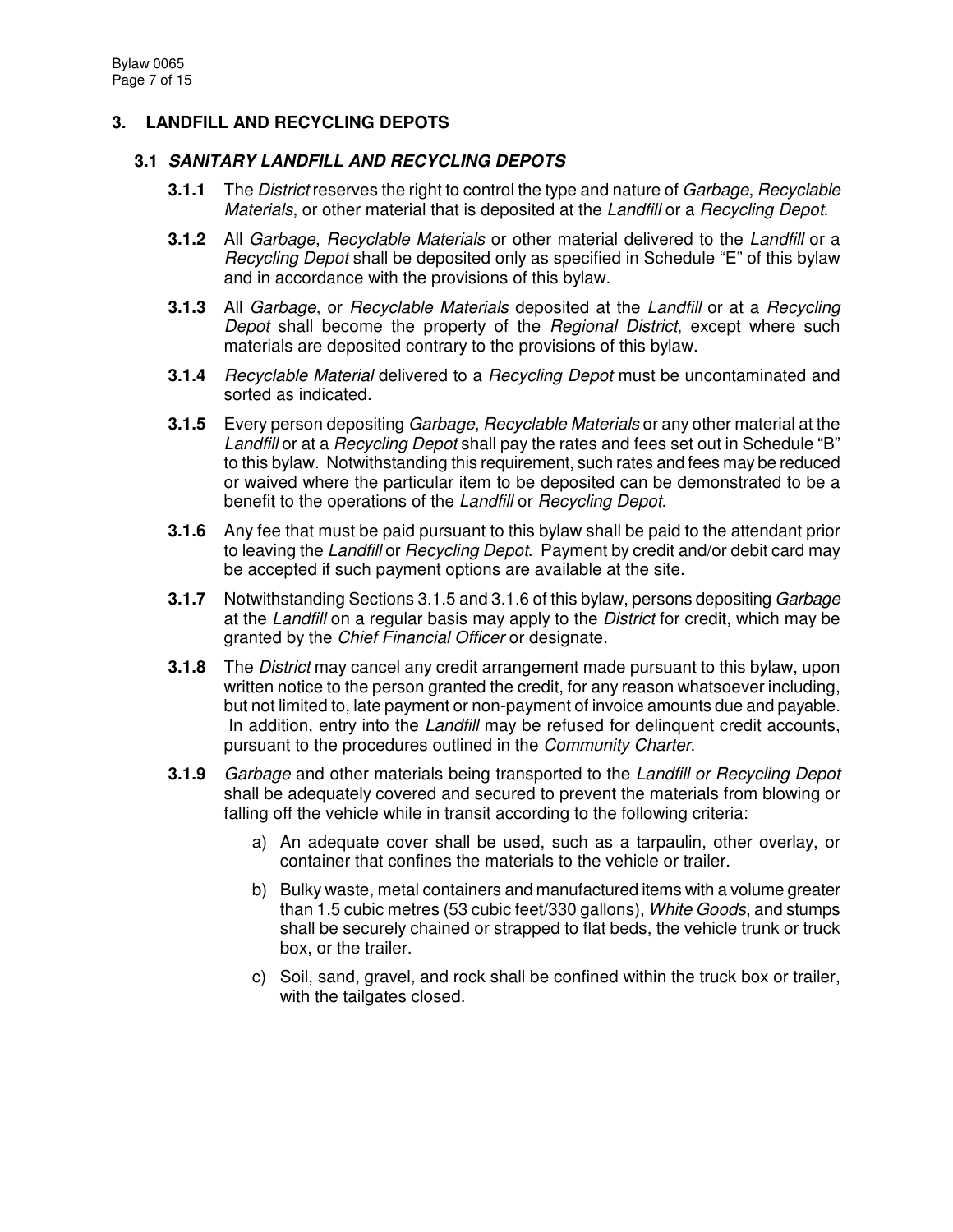# **4. PROHIBITIONS, OFFENCES AND PENALTIES**

### **4.1** *PROHIBITIONS*

- **4.1.1** No person shall litter or dispose of *Garbage, Yard Waste* or *Recyclable Material* contrary to the provisions of this bylaw.
- **4.1.2** No person shall deposit *Garbage*, Yard Waste, *Mandatory Recyclable Material*, or any other material at the *Landfill* or a *Recycling Depot*, except in accordance with this bylaw, and with the applicable landfill operating certificate for the facility issued by the Province of British Columbia.
- **4.1.3** No person shall dispose of *Garbage* any place other than a *Garbage Cart* for collection as part of the *District's* collection system provided for pursuant to this bylaw, another container scheduled for collection and delivery to the *Landfill* or at the *Landfill*.
- **4.1.4** No person shall dispose of *Mandatory Recyclable Material* any place other than:
	- a) a *Recyclables Cart*, for collection as part of the *District's* collection system provided for pursuant to this bylaw;
	- b) another container scheduled for collection and delivery to a *Recycling Depot* or a place designated for the deposit of such at the *Landfill*; or
	- c) directly at a *Recycling Depot* or at a place designated for the deposit of such at the *Landfill*.
- **4.1.5** No person shall deposit *Garbage* or *Yard Waste* to a *Recycling Depot*.
- **4.1.6** No person shall place *Garbage* for pick-up with the *Garbage* of others or place *Garbage* in *Garbage Carts* owned by others without that *Owner*'s permission.
- **4.1.7** No person shall deposit *Garbage* or *Recyclable Materials* that do not originate from within the *District* at the *Landfill* or a *Recycling Depot* unless permitted to do so by the *Director of Engineering*.
- **4.1.8** No person, other than an authorized *District* employee, contractor, or designate shall enter or deposit *Garbage* or *Recyclable Material* at, a *Landfill* or *Recycling Depot* other than during operating hours.
- **4.1.9** No person shall transport *Garbage* or *Recyclable Material* from a location other than a *Residential Dwelling Premise*, to a *Residential Dwelling Premise* for collection pursuant to the *District's* collection systems.
- **4.1.10** No person shall scavenge *Garbage* or *Recyclable Materials*, whether placed out for collection at *Residential Dwelling Premises* or deposited at a *Recycling Depot* or the *Landfill*.
- **4.1.11** No person shall place *Mandatory Recyclable Material* in a *Garbage* or *Yard Waste Cart* or a container for *Garbage* provided by the *Owner* of the premises.
- **4.1.12** No person shall place *Garbage* in a *Recyclables or Yard Waste Cart* or a container for *Mandatory Recyclables Material* or *Yard Waste* provided by the *Owner* of the premises.
- **4.1.13** No person shall place *Yard Waste* in a *Garbage* or *Recyclables Cart* or a container for *Garbage* or *Mandatory Recyclables Material* provided by the *Owner* of the premises.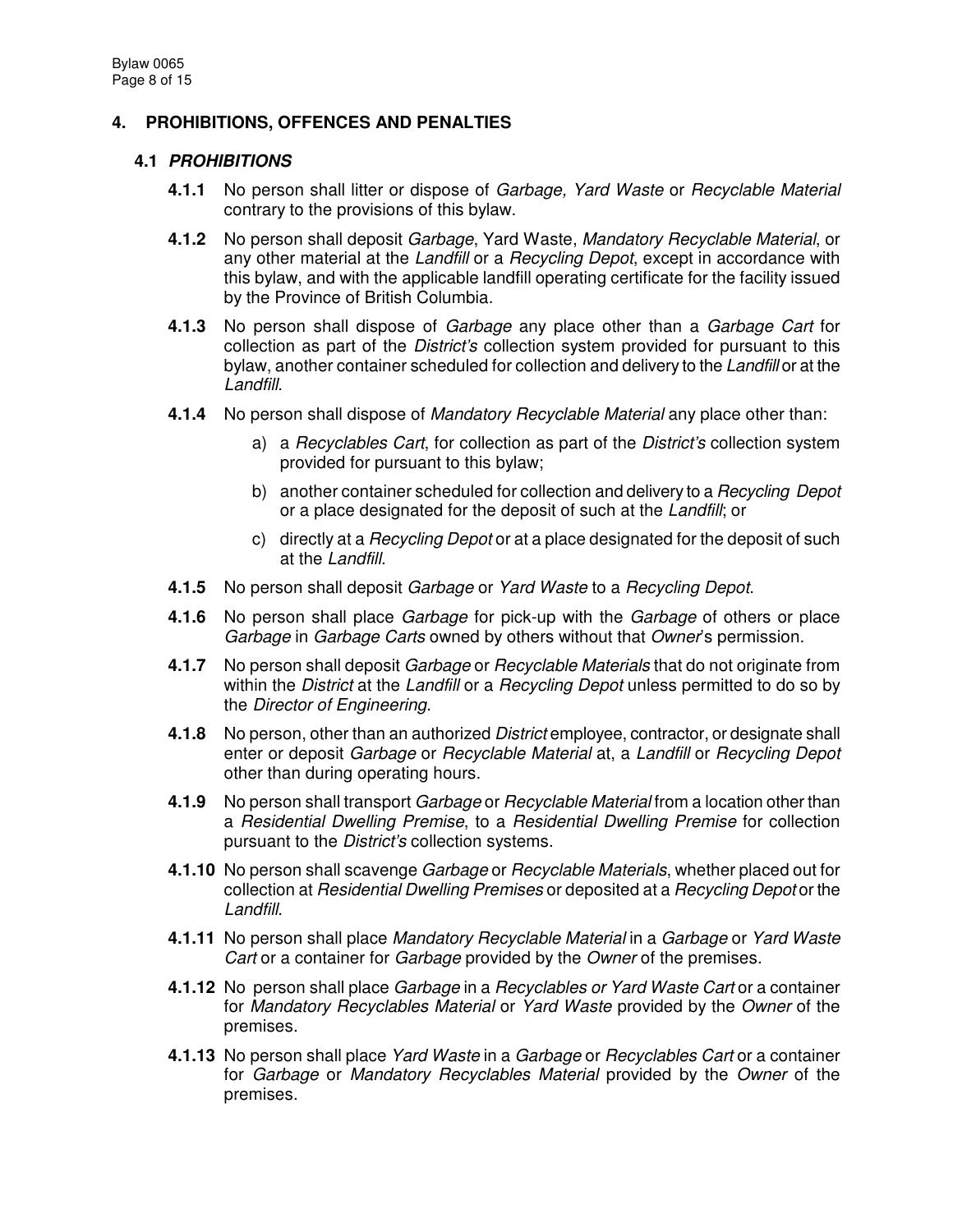**4.1.14** No person shall intentionally contaminate *Recyclable Materials* so as to make them non-recyclable.

# **4.2** *OFFENCES AND PENALTIES*

- **4.2.1** No person shall do any act or suffer or permit any act or thing to be done in contravention of this bylaw.
- **4.2.2** Every person who violates any provision of this bylaw, or who permits any act or thing to be done in violation of this bylaw, or who fails to do any act or thing required by this bylaw, shall be deemed to have committed an offence against this bylaw and:
	- **4.2.2.1** Shall be liable to a fine as set out in the Municipal Ticketing Bylaw ; or
	- **4.2.2.2** Shall be liable, upon summary conviction, to the penalties provided under the Offence Act; or
	- **4.2.2.3** May be prohibited from entering and depositing *Garbage* or *Recyclable Material* at the *Landfill;* or any combination of these.
- **4.2.3** Each day that an offence against this bylaw continues shall be deemed a separate and distinct offence.
- **4.2.4** Any penalty imposed pursuant to this bylaw shall be in addition to, and not in substitution for, any other penalty or remedy imposed pursuant to any other applicable statute, law or legislation.

#### **5. GENERAL**

#### **5.1** *SEVERANCE*

**5.1.1** If a section, subsection, sentence, clause or phrase of this bylaw is for any reason held to be invalid by the decision of a Court of competent jurisdiction, it shall be severed and such decision shall not affect the validity of the remaining portions of this bylaw.

### **5.2** *SCHEDULES*

**5.2.1** Schedules "A", "B", "C", "D", and "E" of this bylaw form part of, and are enforceable in the same manner as, this bylaw.

### **5.3** *EFFECTIVE DATE*

**5.3.1** This bylaw shall come into full force and effect as and from the date of adoption.

PASSED FIRST READING: 2009-FEB-24 PASSED SECOND READING: 2009-FEB-24 PASSED THIRD READING: 2009-FEB-24 ADOPTED: 2009-MAR-10

\_\_\_\_\_\_\_\_\_\_\_\_\_\_\_\_\_\_\_\_\_\_\_\_\_\_\_\_ \_\_\_\_\_\_\_\_\_\_\_\_\_\_\_\_\_\_\_\_\_\_\_\_\_\_\_\_\_\_\_\_\_\_ MAYOR DIRECTOR OF CORPORATE SERVICES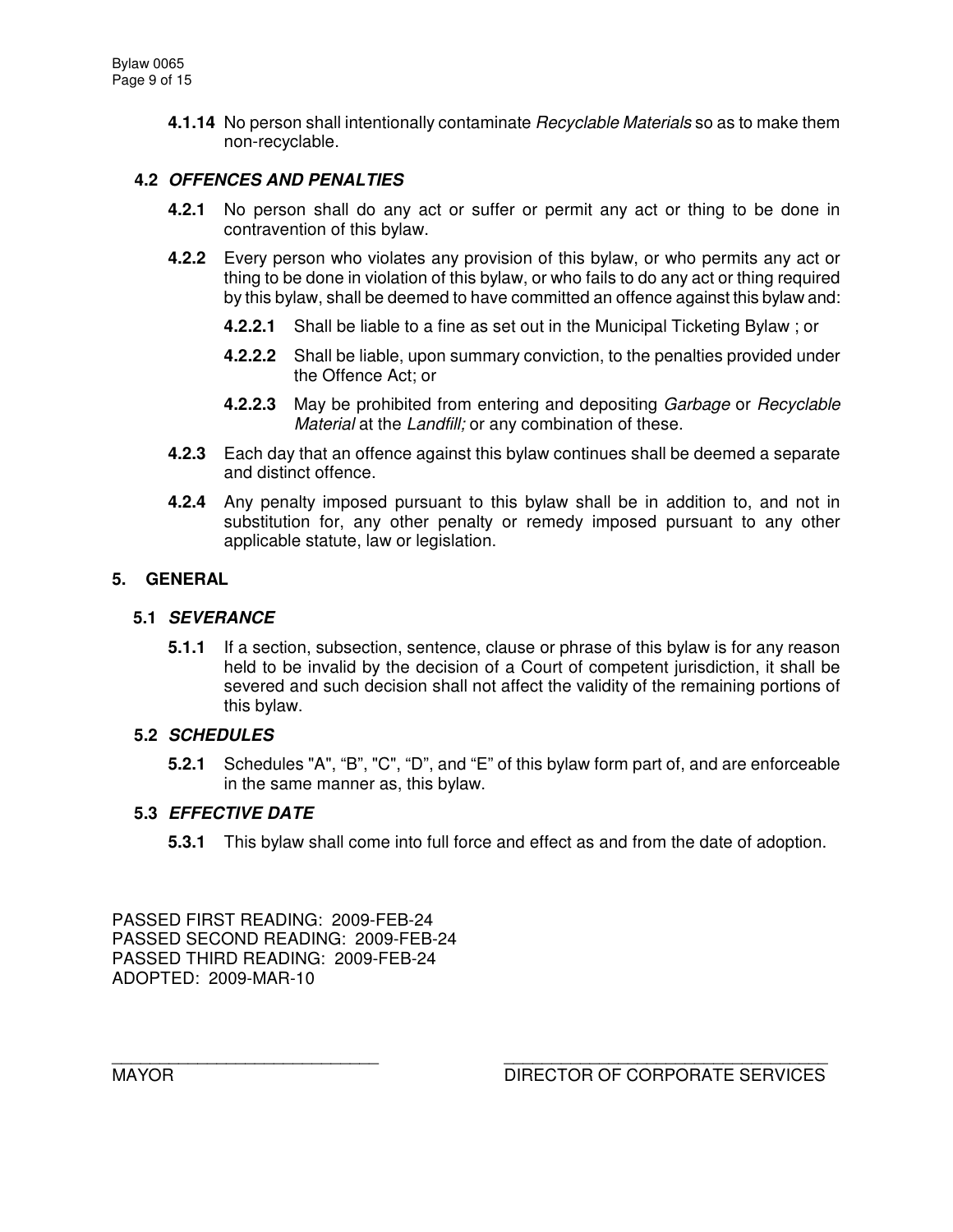# **SCHEDULE "A"**

# **COLLECTION AREA**

**Central Okanagan West Electoral Area Central Okanagan East Electoral Area**

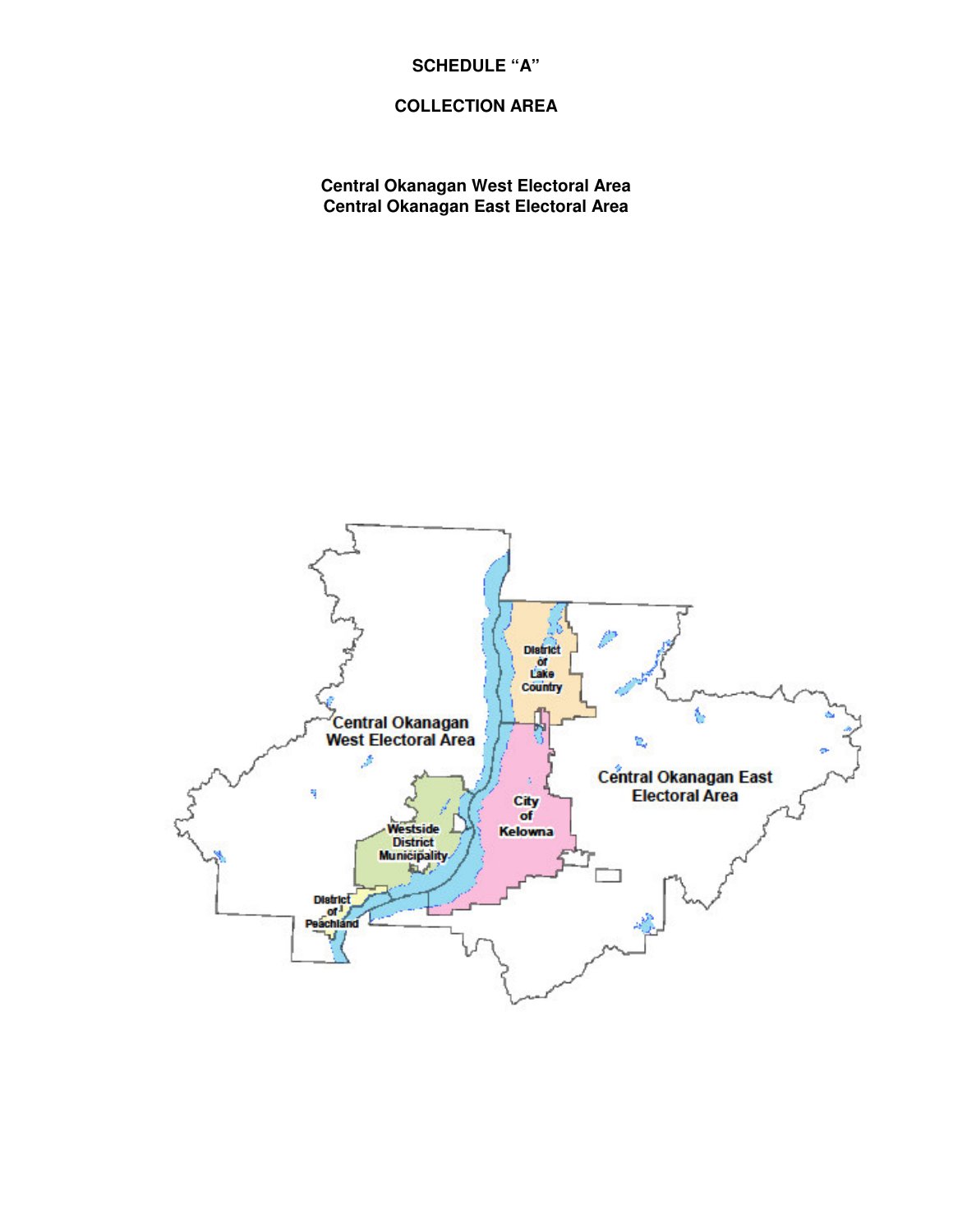### **SCHEDULE "B"**

### **SANITARY LANDFILL / RECYCLING FEES**

- 1. The following rates shall be paid for all material delivered to the *Landfill* at all times when the landfill scale is operating:
	- a) Demolition, construction, and land clearing waste material:

|         | (i)<br>source-separated recyclables                                                                                                           |                | \$10.00 per metric tonne                                                       |
|---------|-----------------------------------------------------------------------------------------------------------------------------------------------|----------------|--------------------------------------------------------------------------------|
|         | (ii) asphalt and concrete                                                                                                                     |                | \$25.00 per metric tonne                                                       |
|         | (iii) gypsum drywall                                                                                                                          |                | \$145.00 per metric tonne                                                      |
| b)      | Clean Wood Waste                                                                                                                              |                | \$10.00 per metric tonne                                                       |
| C)      | Recyclable Gypsum in loads of one metric tonne or less                                                                                        |                | \$145.00 per metric tonne<br>(or portion thereof)                              |
| d)      | Useable clean fill, batteries, propane tanks                                                                                                  |                | No Charge                                                                      |
| e)      | Yard Waste:                                                                                                                                   |                |                                                                                |
|         | up to 20 cm (8 in) diameter<br>(i)                                                                                                            | - under 250 kg | No Charge                                                                      |
|         |                                                                                                                                               | - over 250 kg  | \$25.00 per metric tonne                                                       |
|         | (ii) over 20 cm (8 in) diameter                                                                                                               |                | \$55.00 per metric tonne                                                       |
| f)      | Tires (with or without rim, as indicated):                                                                                                    |                |                                                                                |
|         | up to 40.64 cm (16 in) diameter, with or without rim<br>(i)<br>(ii) 40.64 to 64.77 cm (16 to 25.5 in) diameter, without rim                   |                | \$1.00 per tire                                                                |
|         |                                                                                                                                               |                | \$5.00 per tire                                                                |
|         | (iii) 40.64 to 64.77 cm (16 to 25.5 in) diameter, with rim                                                                                    |                | \$10.00 per tire                                                               |
| g)      | Asbestos (friable)                                                                                                                            |                | \$150.00 per metric tonne                                                      |
| h)      | <b>Hydrocarbon Contaminated Soils</b>                                                                                                         |                | \$8.00 per metric tonne                                                        |
| i)      | Recyclable corrugated cardboard larger than 1 m <sup>3</sup>                                                                                  |                | \$10.00 per load                                                               |
| j)      | Ash                                                                                                                                           |                | \$100.00 per tandem<br>axle load                                               |
| k)      | Carcasses weighing under 100 kg                                                                                                               |                | \$55.00 per metric tonne                                                       |
| $\vert$ | Carcasses weighing over 100 kg                                                                                                                |                | \$200.00 per carcass                                                           |
|         | m) All other residential Garbage not included above                                                                                           |                | \$55.00 per metric tonne                                                       |
| n)      | Any material determined by the Manager of<br>Development and Environmental Services to require<br>burial in an area away from the active face |                | \$30.00 per metric tonne<br>surcharge, over and<br>above any other<br>required |
| O)      | Any Mandatory Recyclable Material included in<br>mixed waste                                                                                  |                | \$150.00 per metric tonne<br>surcharge, over<br>and above any other            |

required fee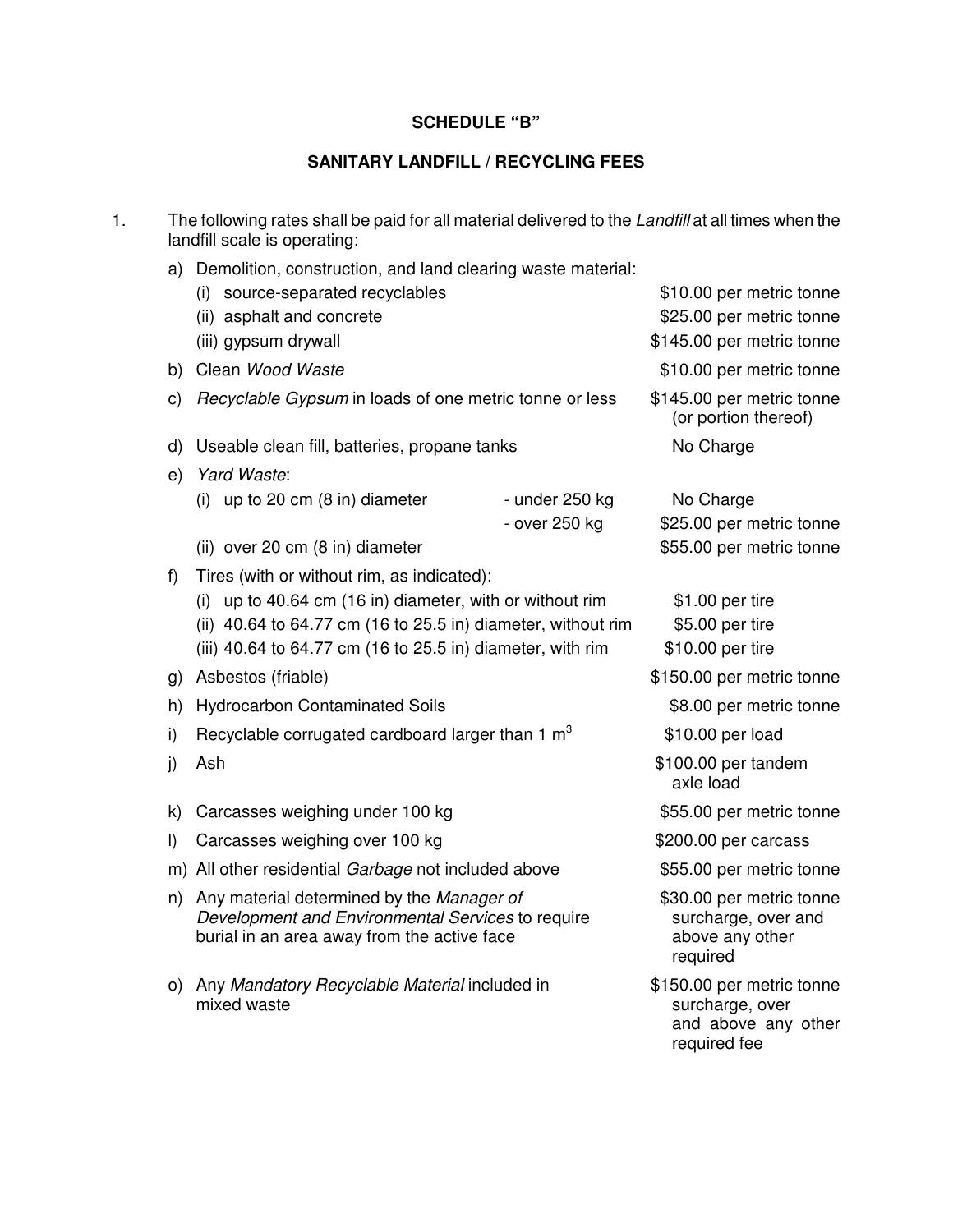2. At all times when the scales are not operating, all material delivered to the *Landfill* shall be subject to the following charges, according to the type of vehicle delivering the material and without taking into consideration the volume or weight of the material contained in the vehicle:

### **Vehicle Type Fee**

| Utility Trailer, or Vehicles up to 3/4 ton<br><b>Tandem Axle Trailer</b> | \$6.00<br>\$40.00 |
|--------------------------------------------------------------------------|-------------------|
| Side Dump Collector Truck, less than 50m <sup>3</sup>                    | \$75.00           |
| Side Dump Collector Truck, equal to or greater than 50m <sup>3</sup>     | \$150.00          |
| Curbster                                                                 | \$250.00          |
| Roll-off Open Container, 15 yard bin                                     | \$80.00           |
| Roll-off Open Container, 20 yard bin                                     | \$95.00           |
| Roll-off Open Container, 30 yard bin                                     | \$155.00          |
| Roll-off Open Container, 40 yard bin                                     | \$200.00          |
| Roll-off Closed Compactor Unit, up to 40 yard                            | \$325.00          |
| Large Compactor, greater than 40 yard                                    | \$360.00          |
| Single Axle Truck (1 ton)                                                | \$60.00           |
| Single Axle Truck (2 ton)                                                | \$85.00           |
| Single Axle Truck (3 ton)                                                | \$125.00          |
| Single Axle Truck (5 ton)                                                | \$170.00          |
| Single Axle Truck (dump)                                                 | \$190.00          |
| Tandem Axle Truck (dump)                                                 | \$280.00          |
| <b>Tractor Trailer Unit</b>                                              | \$325.00          |
| <b>Source Separated Recyclables</b>                                      | \$50.00           |

- 3. All *Garbage* hauled directly to the *Landfill* site by customers qualifying or authorized for pickup through the *District's* residential collection systems established pursuant to this bylaw shall be subject to the following minimum charges:
	- \$1.00 per *Standard Garbage Bag* up to six (6) *Standard Garbage Bags*
	- \$6.00 per load of *Garbage* for loads weighing up to and including 250 kg
	- \$50.00 per metric tonne of *Garbage* for loads weighing greater that 250 kg
- 4. *Owners* of all *Residential `Dwelling Premises*, including *Owners* of property who have been granted a waiver of service, pursuant to Section 2.1.1 of this bylaw, or who have been excluded, pursuant to Section 2.1.3 of this bylaw, from the *District's* residential collection systems, will be levied annually on their property tax notice or utility bill a fee to cover *Solid Waste Reduction Services*. New accounts will be billed from the date of request for final inspection on a pro-rated basis. This *Solid Waste Reduction Services Fee* is \$47.26 per residential or occupancy unit per year.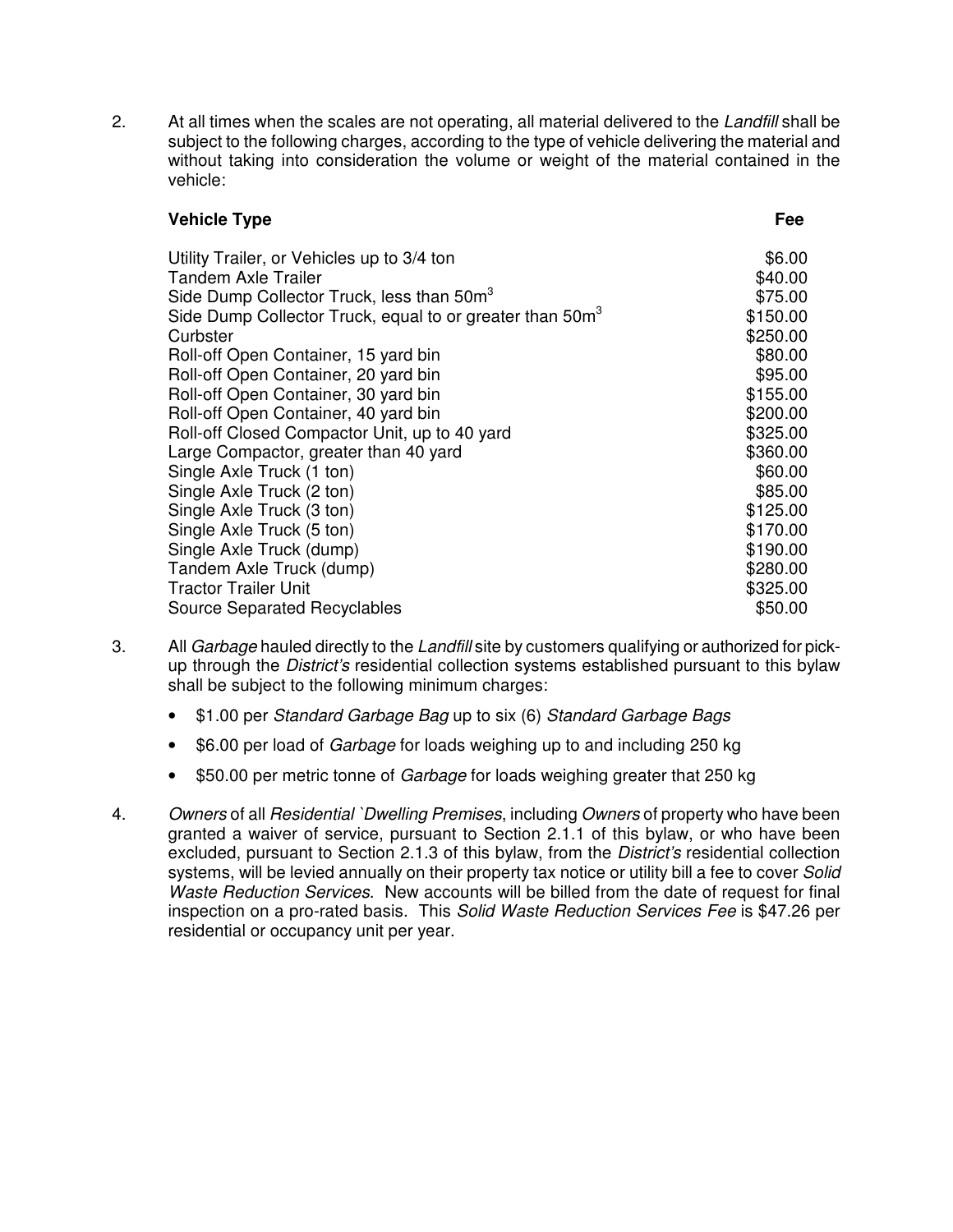#### **SCHEDULE "C"**

#### **CURBSIDE PICK UP LIMITS AND COLLECTION LIMITS**

- 1.0 The following amounts of *Garbage, Yard Waste and Mandatory Residential Recyclable Material* may be placed for pick up from *Residential Dwelling Premises*:
	- 1.1 One (1) 120 litre *Garbage Cart* or one (1) 240 litre *Garbage Cart* of *Garbage* per *Residential Dwelling Premise* per weekly pick-up.
	- 1.2 Furniture or small appliances that fit within the *Garbage Cart* or not exceeding 23 kg and 0.5 cubic metres in size, tagged with a *Tag-a-Bag Tag* and which are not prohibited by this bylaw, may be considered for collection.
	- 1.3 Notwithstanding Section 1.1 above, a maximum of two (2) additional *Garbage Bags* will be picked up provided each of these bags are tagged with *Tag-a-Bag Tags*.
	- 1.4 An owner must not fill a *Garbage*, *Yard Waste* and *Recyclables Cart* in its possession to:

| <b>Cart Size</b> | <b>Weight Limit</b> |
|------------------|---------------------|
| 120 litres       | 50 kg               |
| 240 litres       | 100 kg              |
| 360 litres       | 113.5 kg            |

1.4.1 a gross weight that exceeds:

- 1.4.2 To the extent that the lid does not close; or
- 1.4.3 To the extent that the collector cannot easily empty the contents.
- 2.0 Fees and charges shall be paid in relation to the removal of *Garbage* , *Mandatory Residential Recyclable Material* and *Yard Waste* pursuant to the residential collection system as outlined in the Fees and Charges bylaw: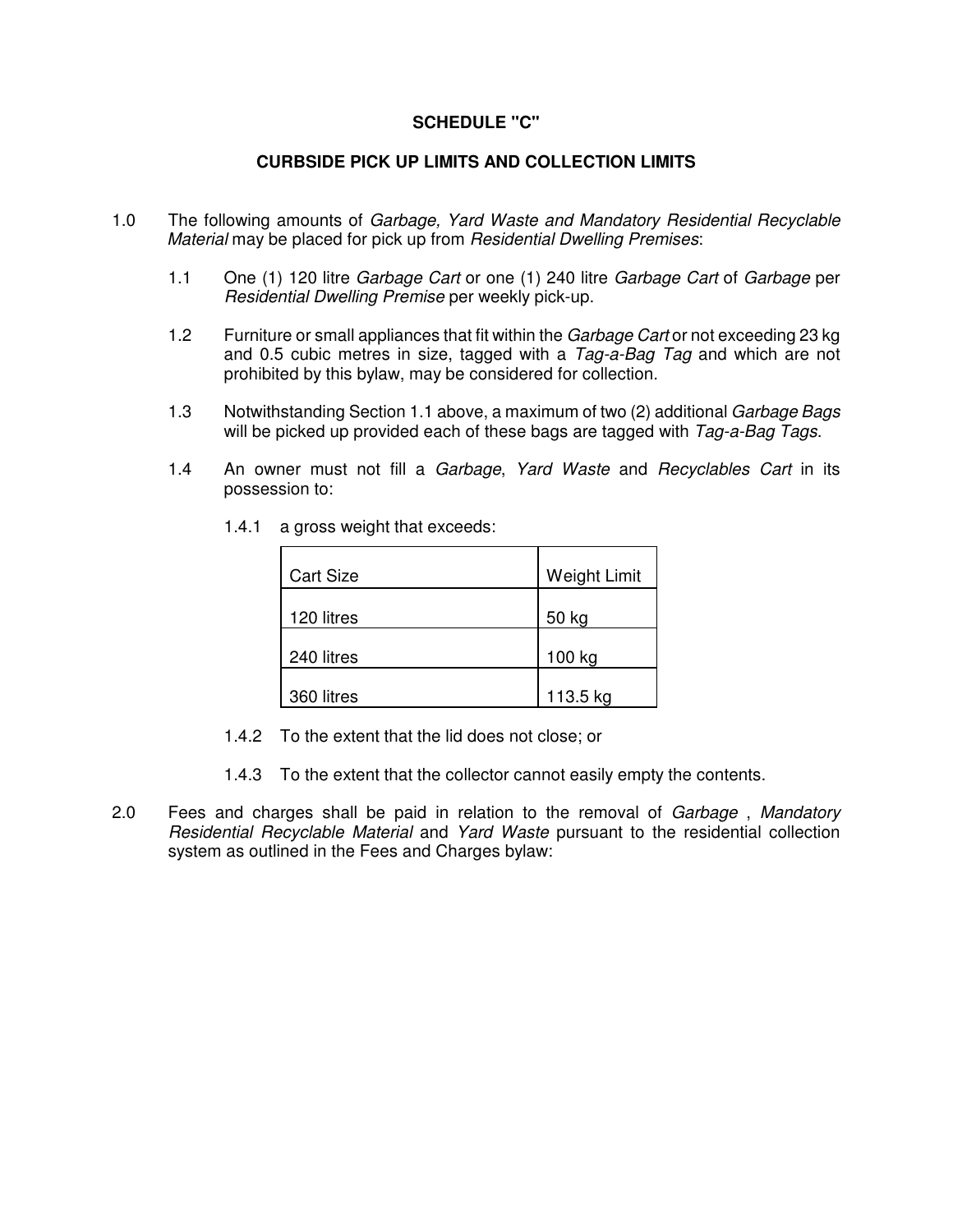#### **SCHEDULE "D"**

#### **PROTOCOL FOR DISPOSAL OF TREATED BIOMEDICAL WASTE**

Treated Biomedical Wastes are permitted for disposal at the *Landfill* subject to the following provisions.

1. Small Generators of Biomedical Waste - Small generators of needles and sharps (e.g. home, medical, dental, veterinary, or pharmacy) who are using or collecting syringes and sharps must disinfect the needles and sharps and dispose into garbage in a rigid container. The containers must be autoclaved or contain industrial strength bleach (11%) for disinfecting or certified disinfected by another method prior to disposal at the *Landfill* or certified through an authorized waste disposal contractor.

Syringes that were used for withdrawing blood, other sharps and non-treated biomedical waste must be autoclaved prior to disposal at the *Landfill* or through an authorized waste disposal contractor.

- 2. Large Generators of Biomedical Waste Large generators of needles, sharps and other non-treated biomedical waste (e.g. hospitals) are required to autoclave prior to disposal at the *Landfill* or through an authorized waste disposal contractor.
- 3. Home Use Sharps for disposal from home should be returned to the place of purchase, or disposed in accordance with Protocol #1 (Small Generators of Biomedical Waste) above.

| APPROVED MANAGEMENT OF BIOMEDICAL WASTE DISPOSAL |                                   |  |  |  |
|--------------------------------------------------|-----------------------------------|--|--|--|
| <b>WASTE TYPE</b>                                | <b>LANDFILL DISPOSAL CRITERIA</b> |  |  |  |
| Human Anatomical                                 | А                                 |  |  |  |
| Micro-biology (laboratory)                       | B                                 |  |  |  |
| Human Blood and Body Fluid                       | R                                 |  |  |  |
| <b>Waste Sharps</b>                              | R                                 |  |  |  |
| Animal                                           |                                   |  |  |  |

Legend:

- A Not Acceptable
- B Regulatory Approved or Additional Treatment Required
- C Acceptable only to the extent permitted under the *Landfill* Operating Certificate, issued by the Province of British Columbia, and under the *Environmental Management Act* of British Columbia

Notes:

 $<sup>1</sup>$  Only accepted if waste first treated and/or decontaminated by an approved treatment</sup> process.